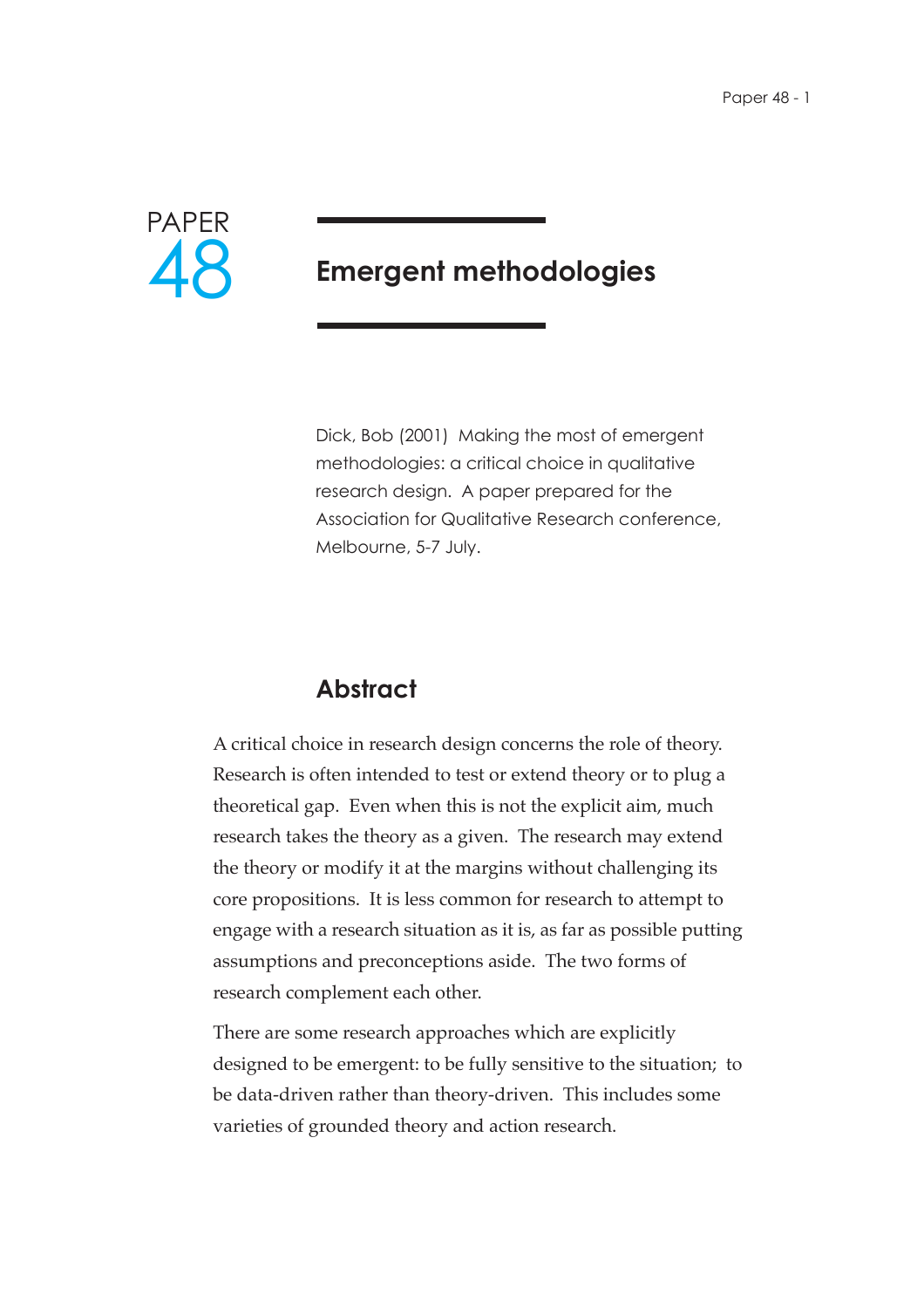In this paper I compare grounded theory and action research. My intention is to identify some of the principles of good datadriven research. I then propose ways in which some of the processes of grounded theory and action research can be combined. In particular, I describe a research strategy of attempting continually and vigorously to test emerging interpretations, and to explain apparent disagreements in the data. This twin strategy can be the engine which both drives the research process and guides its conduct.

The outcome is a research process which overcomes some of the shortcomings of both grounded theory and action research. The result is a process which achieves high standards of rigour without sacrificing flexibility and responsiveness to the research situation.

### **Emergence vs forcing**

If dispute makes for good publicity, then the early 1990s should have thrust grounded theory into the news. Until then one might have assumed that Glaser and Strauss, the authors of the seminal 1967 work on grounded theory, agreed what grounded theory was. That assumption was to be shattered some quarter of a century later.

In 1990 Strauss and Corbin brought out what has become a popular text on doing grounded theory. Two years later Glaser responded with a strongly worded attack in which he claimed, among other things, that the 1990 text should be withdrawn, and that Strauss perhaps never understood the real nature of grounded theory.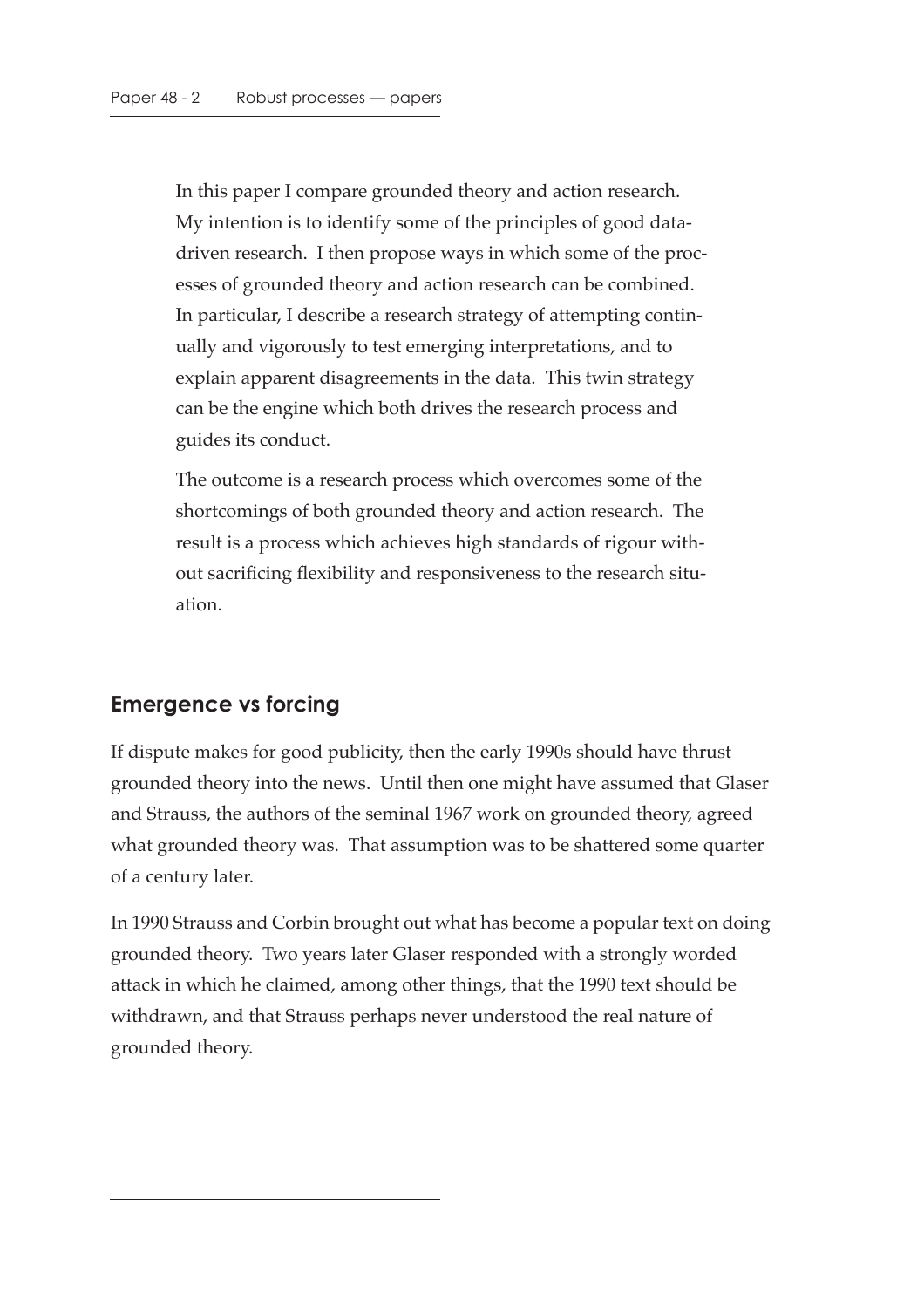I can understand the appeal of Strauss and Corbin. One can read a lot of Glaser, and still be left in doubt about how one actually *does* grounded theory. There had been earlier systematic explanations of grounded theory, including Charmaz (1983), Chenitz & Swanson (1986), and Stern (1980). Strauss and Corbin's 1990 book, however, perhaps because Strauss was one of the original authors of the methodology, became immediately prominent. They provided a detailed set of recipes for developing their conception of grounded theory. They including processes for the development of interpretation and theory, so troublesome to novices.

In doing so they fell into the trap which threatens to beset all of us who try to capture step by step an essentially creative process. Facing a similar problem, Checkland (in Checkland and Holwell, 1998) downplayed his 7-step version of soft systems methodology of his earlier work (for example Checkland, 1981) because people used it mechanistically. I suppose that's what happens when you give people a step by step process.

(The differences may be perceived by others as less salient than they appear to Glaser. Locke (2001), in a generally well-argued book, finds little difficulty in drawing on both Glaser and Strauss.)

Notwithstanding this, the differences between the two originators of grounded theory illustrate an important but under-recognised distinction in research methodology. For Glaser there is a fundamental difference between "emergent" methodologies and those that are ultimately anchored to or derived from current theory. Glaser believes that Strauss and Corbin describes "hypothesis testing" research, not emergent research.

I find the label "hypothesis testing" misleading. Most research, it seems to me, tests hypotheses. In fact, hypothesis testing is an important source of rigour. Popper, perhaps the most influential of somewhat recent philosophers of science, clearly recognised this. The issue is the *source* of the hypotheses. In much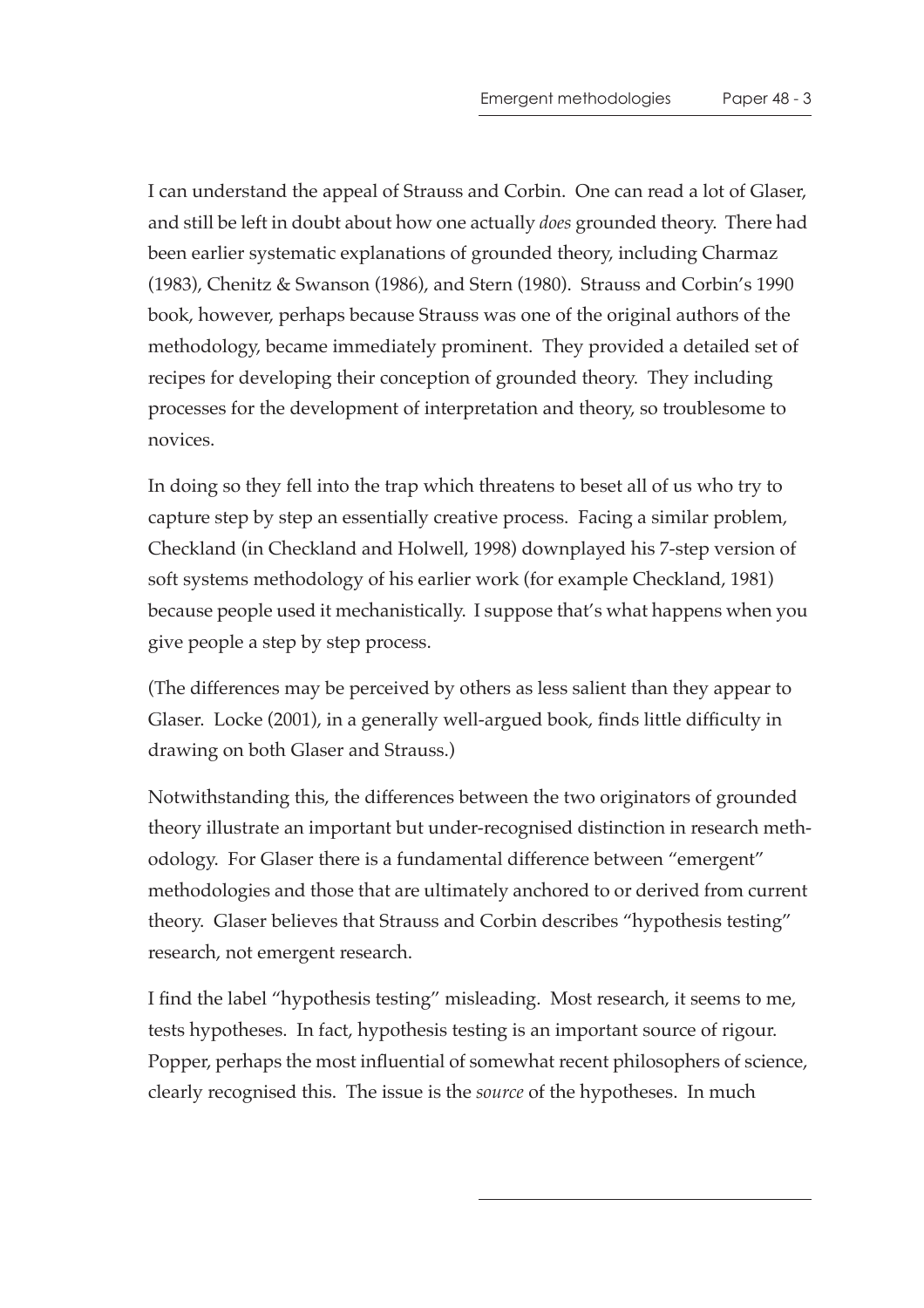research they are drawn from the literature. In emergent methodologies they are drawn from the data. The terms I will use are "data-driven" for what Glaser calls "emergent", and "theory-driven" for Glaser's "hypothesis-testing".

Yet Strauss and Corbin's approach does draw the theory from the data, even if in a constrained way. What is the point of Glaser's objections? That is not always apparent in Glaser's writings. A hint is to be found in the subtitle of Glaser's 1992 book: "emergence vs forcing". In Glaser's view Strauss and Corbin aren't responsive enough to the situation as it is, but force-fit the data to their process. In addition in much of Glaser's writing it is the *methodology* as well as the theory which is to be emergent. The methodology too is adjusted on the run in response to the situation.

### **Emergent methodologies**

My interest in grounded theory arose because it is an emergent methodology. My primary methodology is action research, also emergent. I had for years thought in a simple minded way that grounded theory implied theory grounded in data, as indeed it is. It is only in recent years that I have begun to familiarise myself with the grounded theory literature.

It has been a useful discovery for me. I found that many of my own views were an echo of what Glaser had already argued. Further, there are both similarities and differences between grounded theory and action research. I have used these similarities and differences to deepen my understanding of each.

That — deeper unstanding — is my central motive in writing this paper.

I begin immediately by offering a brief definition of both grounded theory and action research. This is followed by an exploration of each of these separately, a comparison of the two, and a suggestion for a combined approach which I believe captures many of the strengths of both.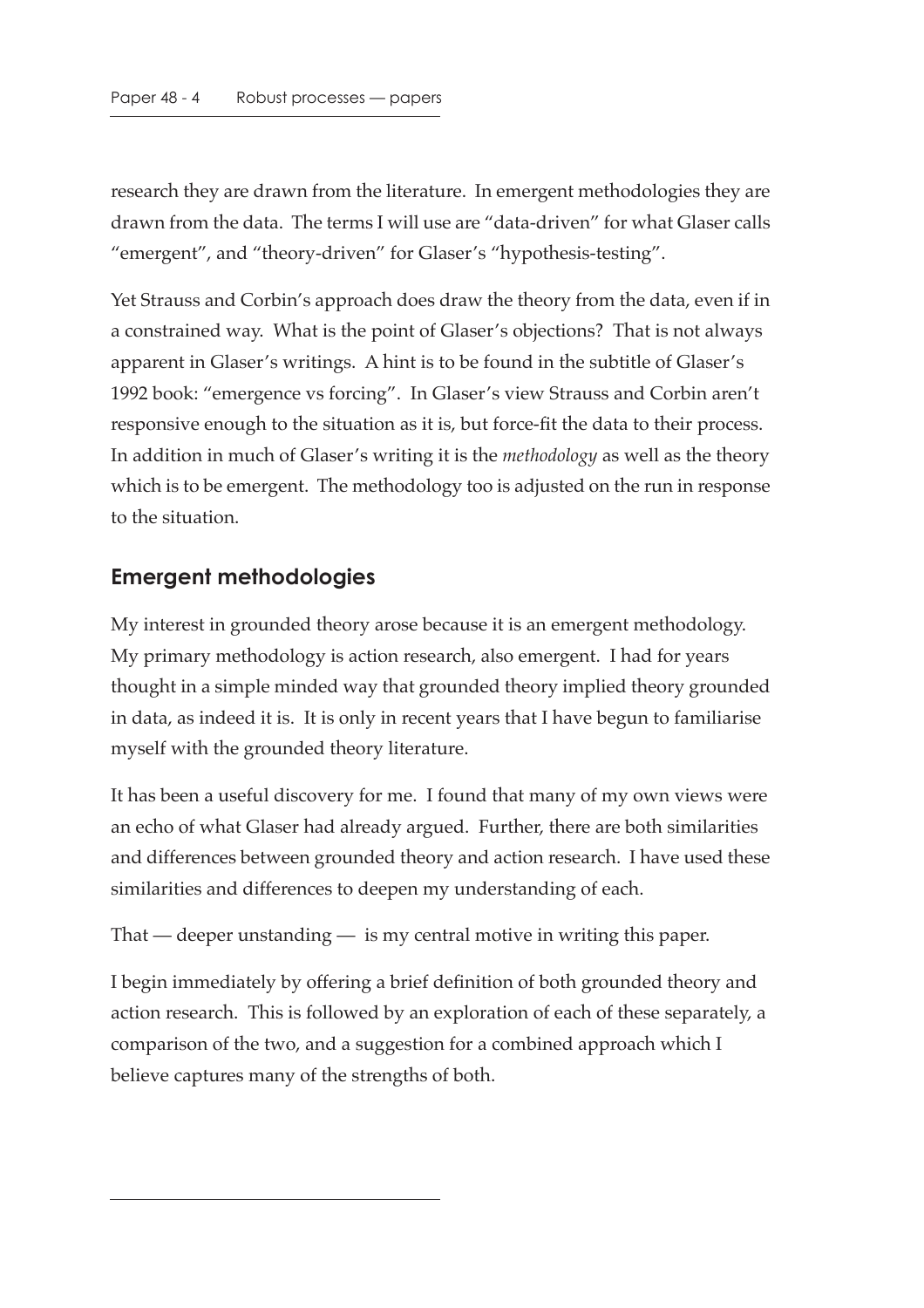Grounded theory is "a general methodology of analysis linked with data collection that uses a systematically applied set of methods to generate an inductive theory about a substantive area" (Glaser, 1992, p16). The emerging data are compared gradually to the theory emerging from the interpretation of the previous data.

"Action research can be defined as a family of research methodologies which pursue action (or change) and research (or understanding) at the same time" (Dick, 1999a). In general it does so by alternating action and critical reflection. Theory and practice are integrated.

I should add that neither of those definitions do complete justice to what are subtle, flexible and powerful processes.

# **Grounded theory**

Compared to what is characteristic of the action research mostly described in the literature, **grounded theory is ...**

### **... more explicitly emergent**

Particularly in Glaser's formulation, emergence is a key and explicit feature of grounded theory. The theory is "discovered" gradually in the data, as each datum adds to and refines the interpretation. That is, the theory is responsive to the data.

So is the methodology. This is evident, for example, in the approach to sampling. The sample is put together on the run, in the service of the "constant comparison" (of data set to data set, or data set to emerging theory) which is the means by which the theory is developed and refined. The researcher continually asks, "Where might I find data which is most likely to challenge or refine the theory I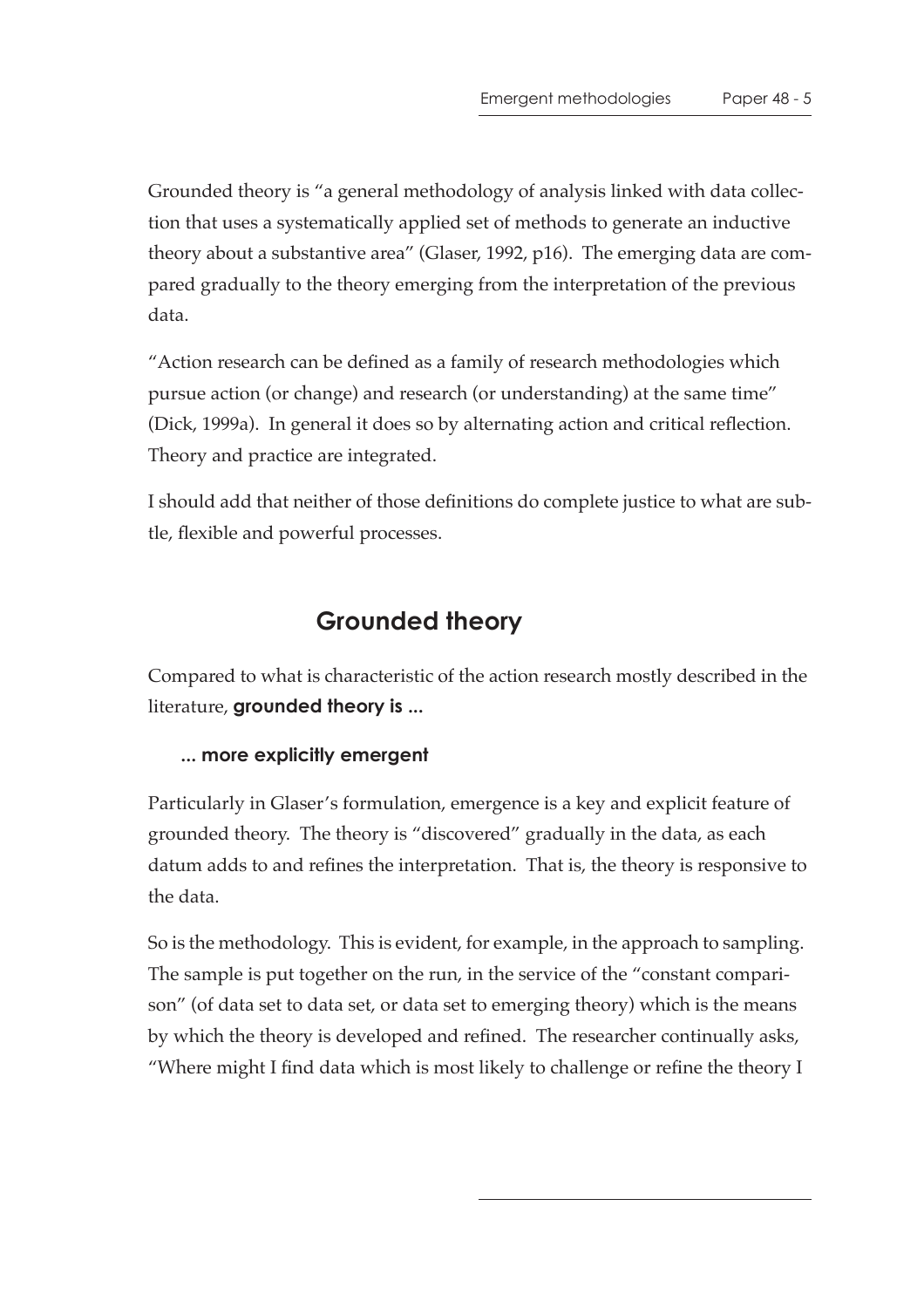have so far developed?". Data collection continues until "saturation", the point at which the additional data doesn't warrant the effort required for capture.

### **... clearer about the place and use of literature in emergent research**

Emergence is also evident in the approach to the literature, which is treated as additional data rather than a privileged starting point for developing a research question. Glaser recommends entering the field without extensive reading of the relevant literature, the better to be open to the theory implied by the data.

It should also be said that Glaser (especially 1978) recommends wide reading so that the researcher is well equipped with mental models to aid in the formulation of theory. This has seemed to me to be a two-way bet; be open-ended, but have a lot of theories and models, though perhaps there is some defence in being eclectic about theory. In any event, I agree with Schwandt (1993) that no research is atheoretical. It seems to me to be self-evident that researchers take with them a variety of preconceptions from a variety of sources. I return to this point later.

## **... able to use any information, including from the literature, as data**

Grounded theory is especially eclectic in its approach to data. Anything can be grist to the mill, including the literature on the content area, any documentation available, the observations of the researcher, and the more formally collected information from interviews and the like. Also included are the objections of those who critique a researcher's interpretations. This is data triangulation par excellence.

#### **... able to provide an explicit audit trail**

In common with many qualitative approaches, grounded theory can provide an explicit audit trail. Interviews are noted down and coded. The relationships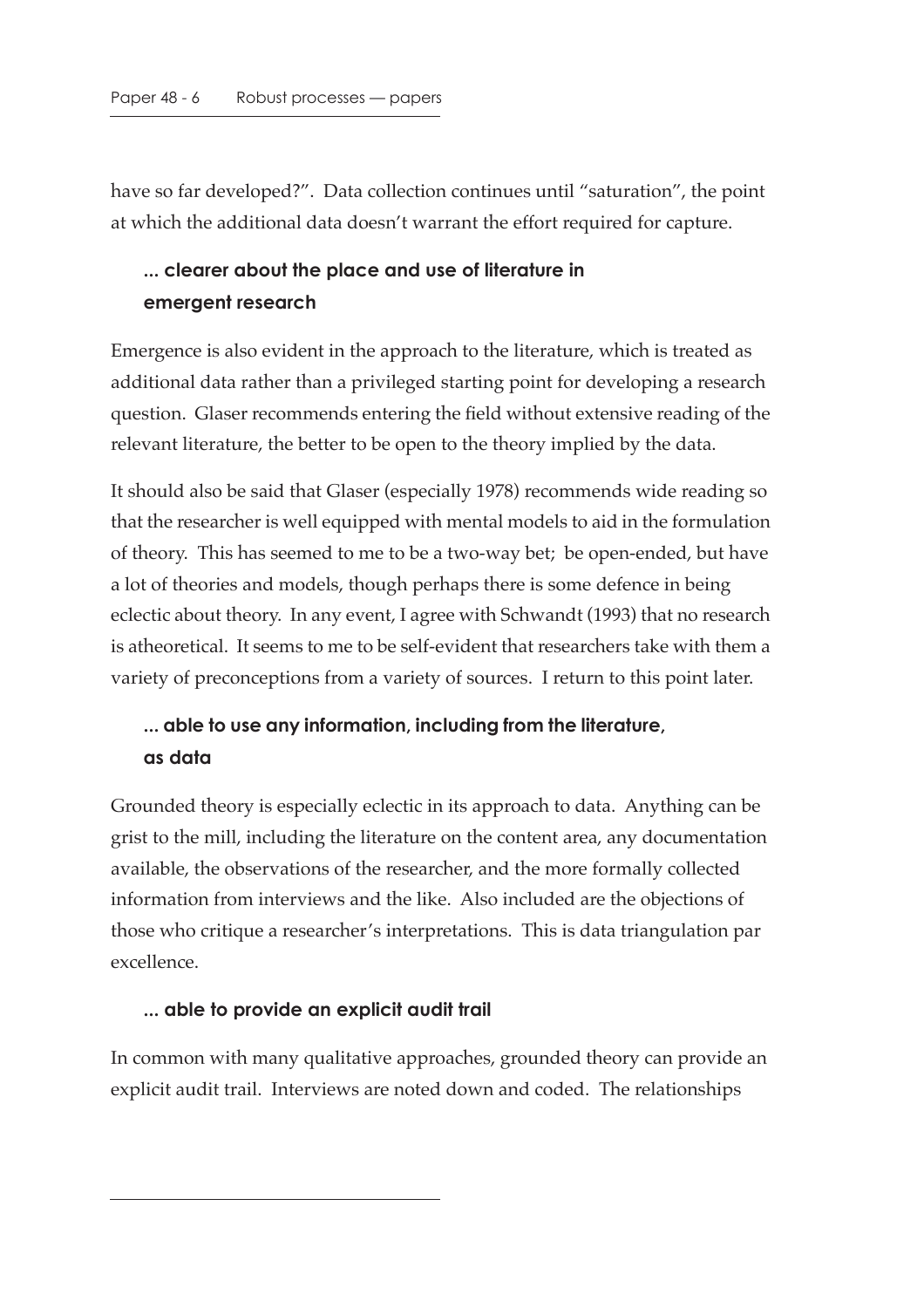between the codes are captured in "memos". The report or thesis is built out of the sorted memos. Later researchers can retrace the process by which the theory emerged, offering something akin to that virtue of experimental approaches, replication.

### **but can also be ...**

#### **... confusing or overdetermined**

Much grounded theory often follows Glaser in providing little detailed guidance to the novice. At least, that is their experience. Alternatively, in the style of Strauss and Corbin, it overconstrains how the research might be done.

#### **... overwhelming**

Grounded theory tends to be more economical in sampling, data collection and analysis than many qualitative approaches. Nevertheless it can overwhelm the novice with data and codes and memos.

This is not to say that grounded theory has any monopoly on these features. Nor do I wish to imply that these are the only important aspects. My intention is to identify some of those features which distinguish it from action research as usually described, and promise to lead to a greater understanding of both.

 $\overline{\phantom{a}}$ 

# **Action research**

Action research, too, lends itself to designs in which both interpretations (theory) and methods are emergent. In most of the literature this is less evident than in grounded theory. Checkland, who goes a step further, is a pointed exception here. He defines action research as an (epistemological) framework F, operationalised as a methodology M, directed towards an area of concern A, in the course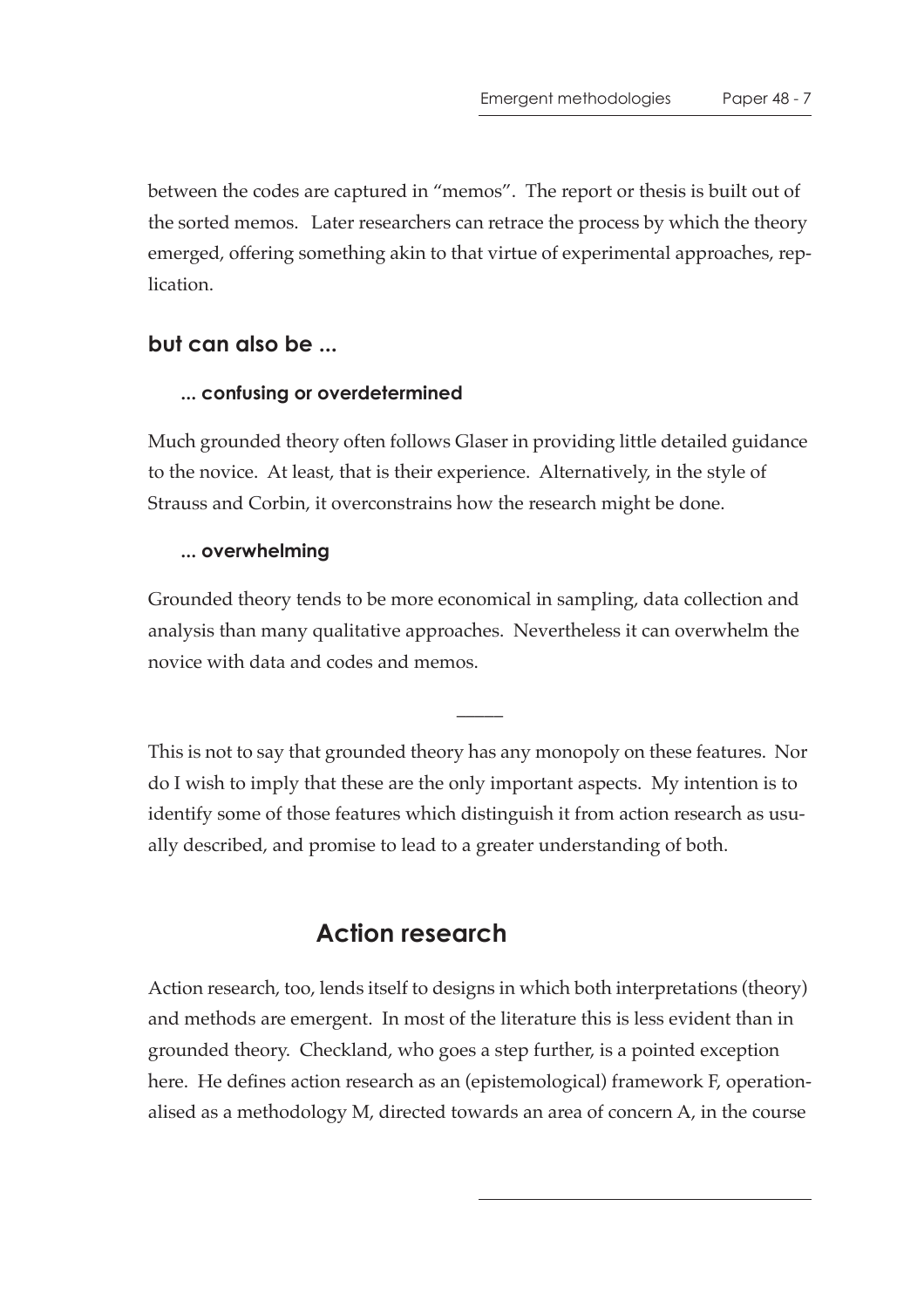of which one learns about *and modifies* F, M and A (see Checkland & Holwell, 1998).

Compared to grounded theory, **action research is ...**

#### **... more explicitly cyclic or spiral**

Most descriptions of action research define it as a spiral process which cycles through particular steps. At its simplest, action alternates with critical reflection. Of more elaborate versions, that of Kemmis & McTaggart (e.g. 1988) is well known: plan, act, observe and reflect. Its resemblance to the experiential learning cycle of writers such as Kolb (1984) is evident.

Let me add that grounded theory is also cyclic. Data collection, taking notes, coding and memoing take place in turn. This is the means by which the theory emerges, and points towards the way in which action research integrates theory and practice.

#### **... change oriented**

A commitment to change is one of the defining characteristics of action research. "Praxis", the integration of theory and practice, is operationalised in the cycling between action and reflection. Part of the underpinning rationale of action research is that one can reveal the dynamics of a social entity by trying to change it, and that change is more likely to be effective if informed by valid theory. Theory and practice support each other.

Other methodologies can be, and are, used from time to time in the service of change. Glaser emphasises that theory must "work" — must make sense of the situation for the people who have to live or work in that situation. Seldom, though, is change such an ongoing and central element of the research process as it is in action research.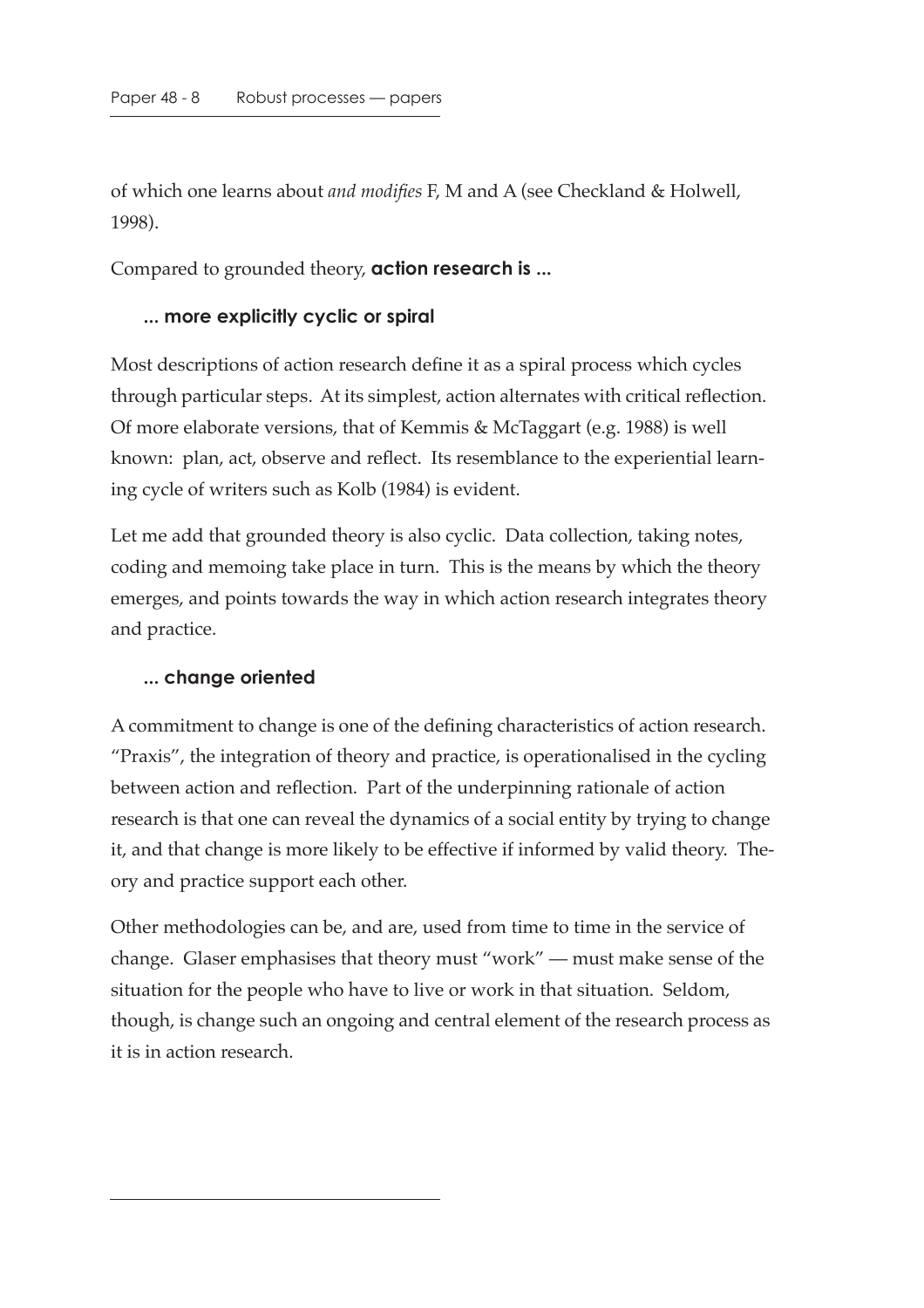# **... different in its treatment of the roles of researchers and participants**

Much of the literature on action research emphasises high involvement of the people in the research situation, making "co-researchers" of them and seeking their "emancipation" (e.g. Kemmis and McTaggart, 1988).

My own view is that some of the treatment of participation is less well thought out than it might be. Despite the arguments for participation, there are two traditions. The person generally recognised as the parent of action research, Lewin (1946), argued for participation. On the other hand there is a tradition of nonparticipatory action research going back at least to Clark (1972).

Similarly, much current educational action research is done by teacher practitioners with little involvement on the part of the students or pupils who will be affected by it. For that matter, the issues of participation in large systems is generally not well treated in the action research literature. This is despite the historical links between organisation development, which is usually participative, and action research (French & Bell, 1998).

For all this, much action research is participative. Those who undertake action research are likely at least to consider who might be involved, and how. In many other research methodologies a separation between researchers and researched tends to be taken for granted.

#### **... pragmatic in philosophy**

Compared to much of the qualitative literature, action research often seems dismissive of philosophical concerns. Or perhaps that reflects my own orientation. I try to use action research to help people change their world. To me it makes sense therefore to assume that the world does exist, even if not knowable with complete assurance. I would find an extreme constructivist view (such as that of Lincoln, 1990, for example) more than a little incongruous.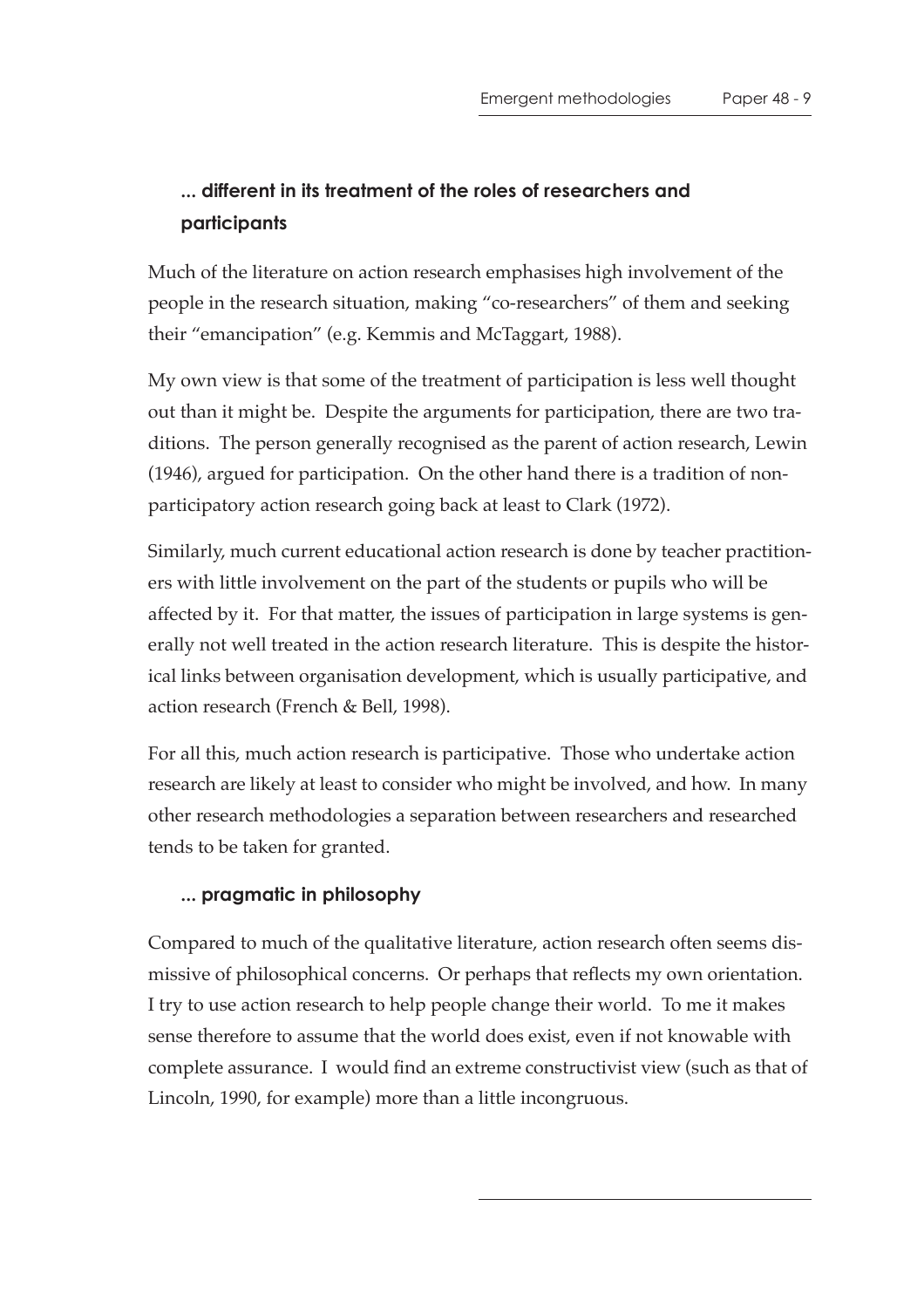Admittedly, some current action research literature appears to locate itself within the more pervasive constructivist philosophy. However, it seems to me that the earlier literature (when it hints at philosophy at all) is pragmatic and part of the tradition which includes Dewey. To overstate the case a little, "truth" is what works.

#### **... in some forms, capable of high efficiency**

Perhaps arising from its pragmatic tradition, action research tends be more efficient in its collection and analysis of data than are many qualitative approaches.<sup>1</sup> In some of the data collection approaches I've described elsewhere (e.g. Dick, 1999b) data collection merges rapidly into interpretation, which leads rapidly to action. The action provides the motivation for efficiency.

#### **but also can be ...**

#### **... ideological**

The action research literature has often provided a rationale that is more ideological than reasoned or evidence-based, though there are exceptions to this (Checkland's work is again notable).

# **Comparing GT and AR**

The descriptions above show that **both grounded theory and action research can be** ...

<sup>1.</sup> The efficiency of experimental methods is a different issue which I won't go into here.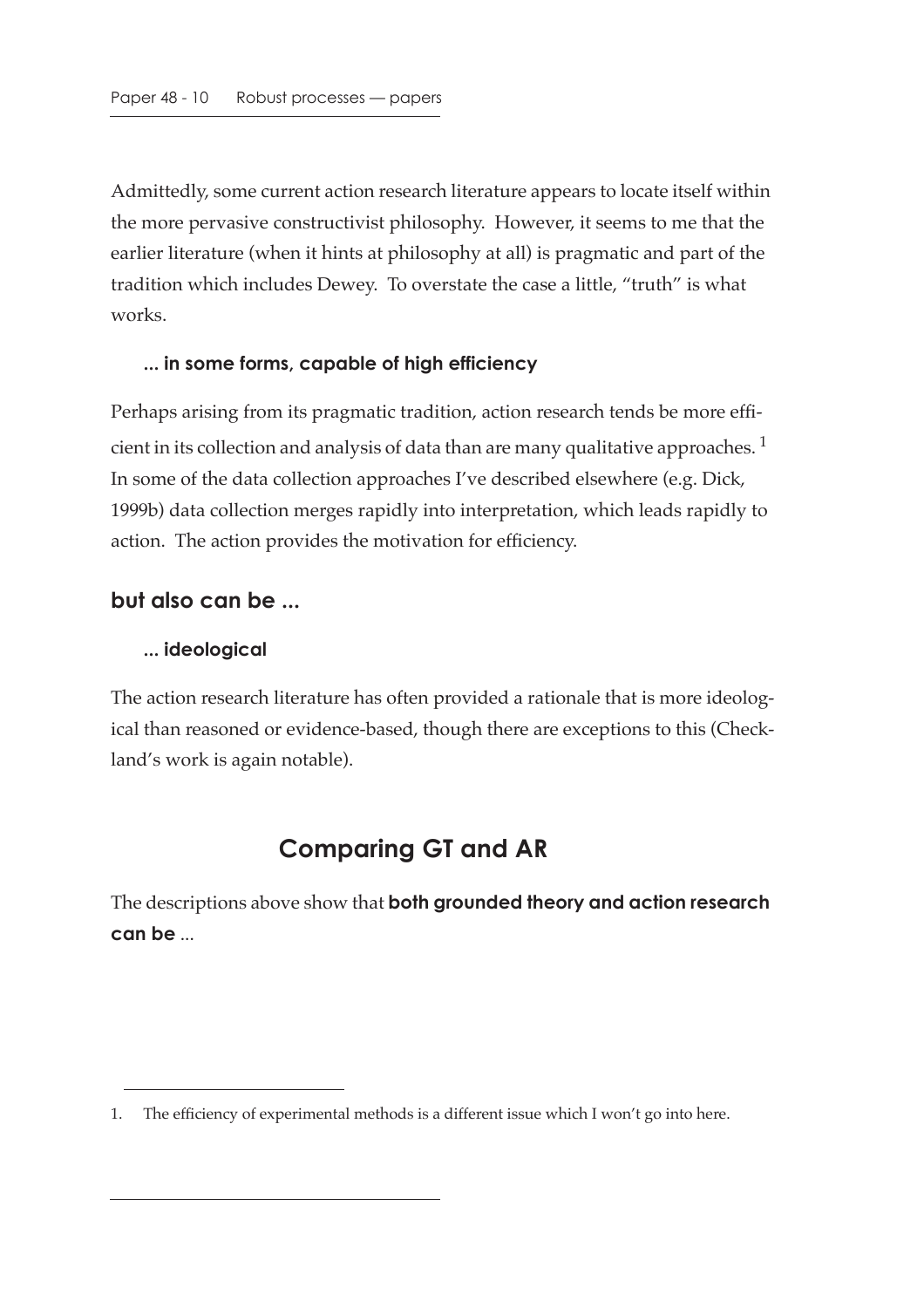#### **... emergent**

Both are flexible, responsive to the situation, sensitive to the data. Grounded theory is more explicit about its emergent nature, though this is more a matter of emphasis than of substance.

There are at least two varieties of emergence. One arises from the grounding of interpretation and theory in the data. The other depends upon the fine-tuning of the methodology to the situation. Grounded theory and action research both demonstrate these two forms of emergence.

#### **... practically theoretical**

Being action oriented, action research deals with theory for the purpose of action. In addition it alternates cyclically between action and reflection, giving an integration of theory and practice. Though grounded theory generally does not attempt to integrate action, it includes among its criteria for good theory that the theory fits the data, and works for those who do carry out the action.

#### **... cyclic**

Data collection, interpretation and theorising (and in action research, action) are overlapped. This provides efficiency in data collection and analysis and grounds the theory in the data. Action research emphasises the cyclic nature in its descriptions. The cycle is as present, if implicitly, in grounded theory.

#### **... efficient**

Data driven methodologies like action research and grounded theory can be very efficient. Rather than accumulate a large data set and then strive to make sense of it, both can interpret and theorise about data during data collection. Both can carry forward interpretation and theory rather than data. Both can judge when enough has been done.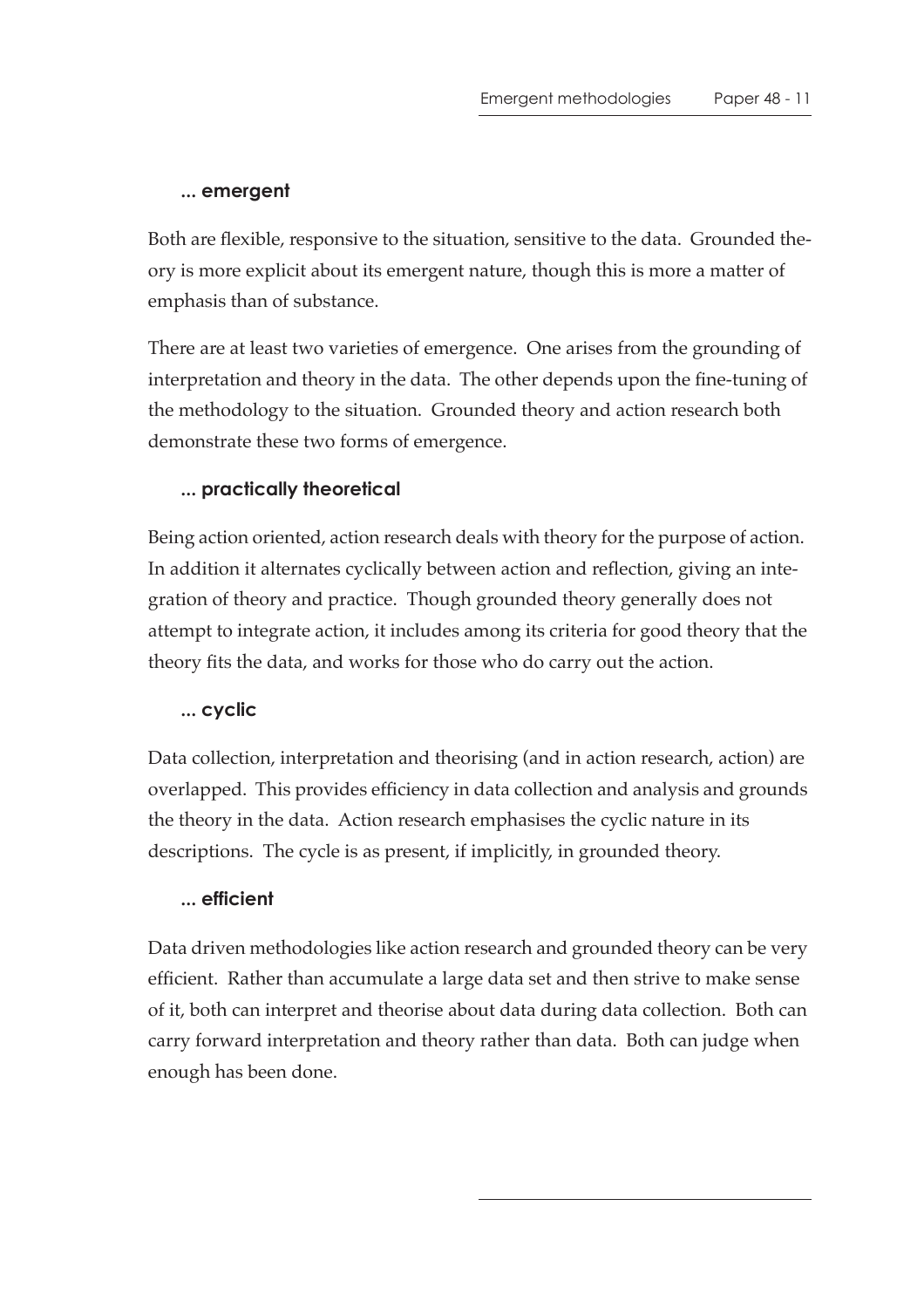(In some quarters, deep immersion in data is regarded as a virtue. On these grounds the more data driven approaches to methodology might be regarded as shallow. However, consider what happened when the behaviourist psychologist Skinner (1936) played to people a tape or phonograph bearing random vowels in noise. Led to believe that there were sentences to be heard, after replaying the tapes many times they did eventually hear sentences. With sufficient immersion in a data set the human brain may well find patterns whether or not they exist.)

#### **but both tend to be ...**

#### **... general in their descriptions**

Novices in both fields are often left wondering how actually to do the research. To rewrite Checkland's formulation, research consists of an epistemological framework F, conceptualised as a methodology M1, operationalised as a method M2, focussed on an area of concern A, in the course of which one learns about and modified F, M1, M2 and A. The descriptions in the literature tend to be high level, describing M1. Novices would often prefer more fine grain detail: descriptions of M2. In addition, both grounded theory and action research have about them an element of creative performance not easily captured on paper.

There are also differences in the way grounded theory and action research are usually practised. Action research is more action-oriented, and usually participative. Its theories are tested in action as part of the research. Grounded theory provides more of an audit trail for others to follow.

 $\overline{\phantom{a}}$ 

### **Combining GT and AR**

The comparison of these two similar methodologies helps us to stand back from each to see them in a wider context. If we can break out of the language and ide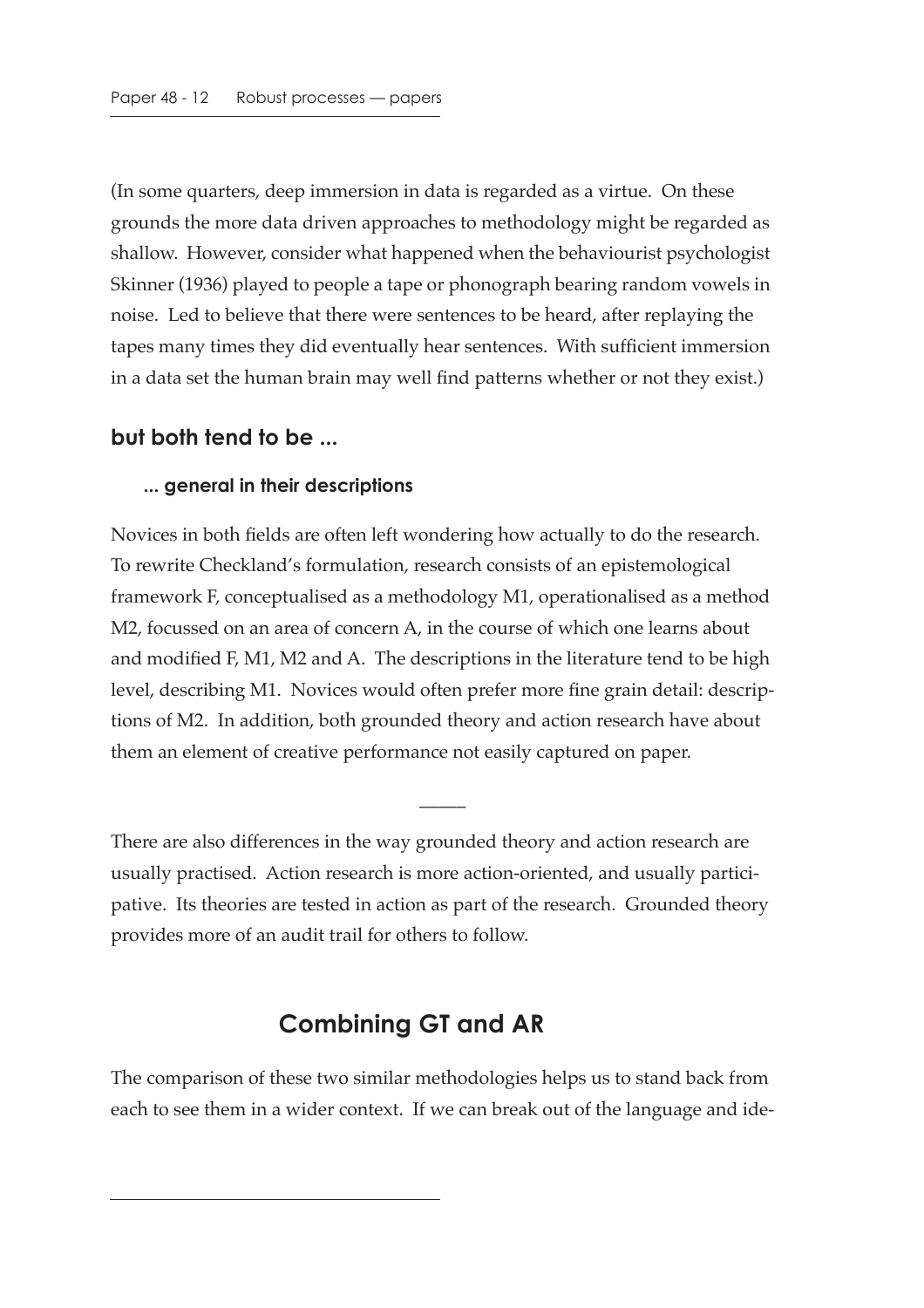ology of each we can gain a first principles understanding that allows us to use them more intelligently and effectively.

Here I illustrate this with two examples. In the first I examine how action research might emulate grounded theory in providing more of an audit trail. In the second I discuss how some of the detailed methods of some varieties of action research can improve the efficiency and rigour of grounded theory.

# **Providing an audit trail**

In experimental research replicability is highly valued. It is assumed that unless different researchers in different laboratories can replicate an effect, the original results were due to some not-understood artifact. When research moves outside the laboratory, however, replicability becomes much more difficult.

Much qualitative research codes and interprets interview transcripts. A different study may yield different data. But anyone who wishes to do so can retrace the steps from data to interpretation to theory. The audit trail provides a relevant alternative to replication. 2

Compared to much qualitative research, grounded theory does this in a relatively efficient way. Sampling is efficient. Coding and memoing accompany data collection and recording from the beginning. Coding continues only until saturation.

(As mentioned earlier, grounded theory can be challenged on the grounds that researchers can't put their preconceptions aside. Also, in Glaser's approach, the researcher uses interview notes constructed from memory, rather than a transcript. These issues are addressed in the next section.)

<sup>2.</sup> In action research the interpretations and assumptions are tested within the same cycle in action. There is thus a reduced need for replication. However, for thesis purposes it is often useful to be able to assure examiners that more than reasonable care was taken.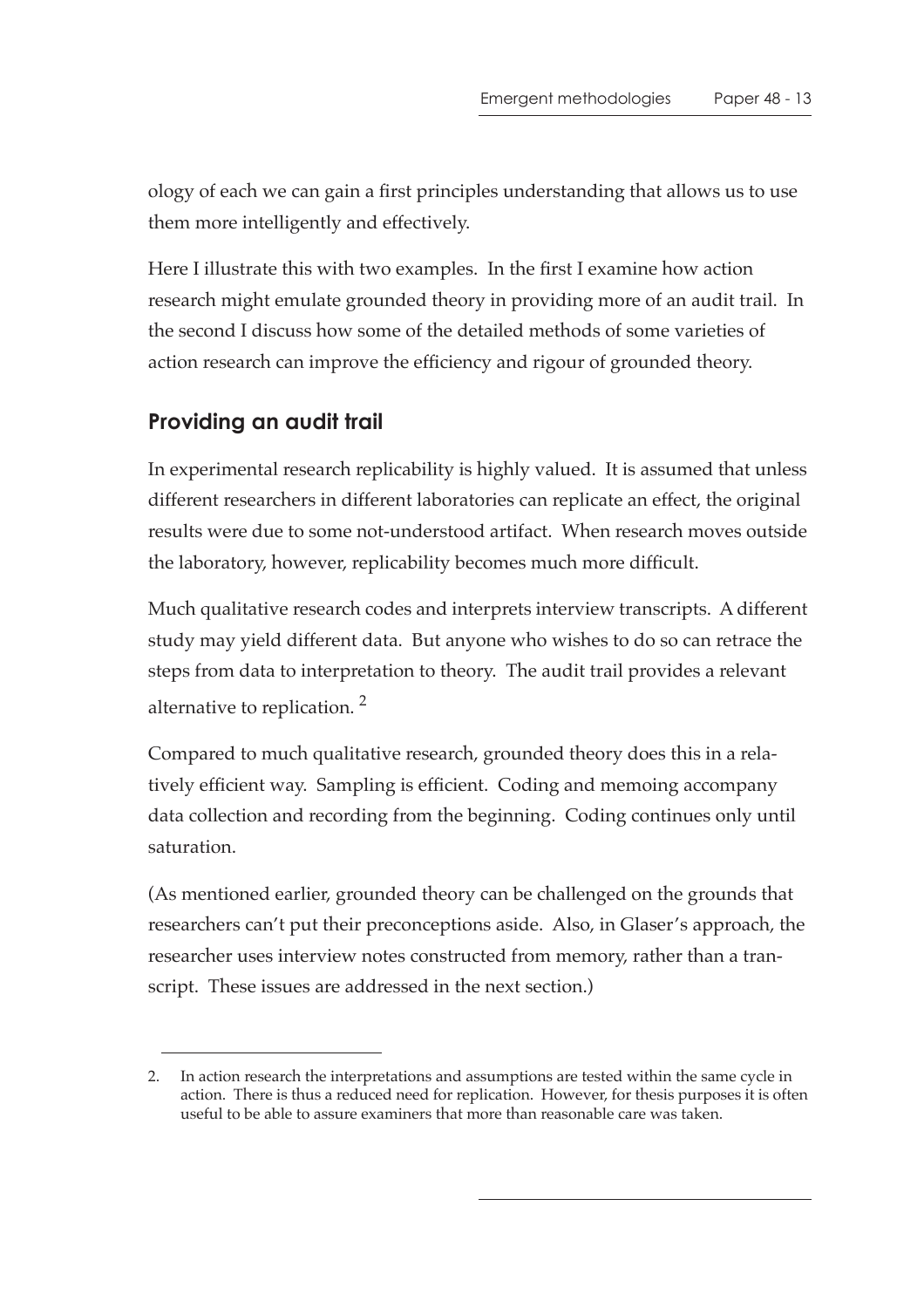The version of action research that I use can be even more efficient. During interviews  $3$  (Dick, 1990) I record only themes. These are then compared to the results of another interview of another informant, preferably conducted by a different interviewer. How might this be made more rigorous without sacrificing the efficiency?

One way of doing this is to tape record the interview, but not transcribe the tape. It can be used to resolve any ambiguities in the notes, or later to validate part of the data sample by asking an independent researcher to interpret it.

In addition, one purpose of action research is to generate informed action. An efficient audit trail might therefore consist of ...

- the themes recorded during the interview
- the actions planned as a result of the data gathered
- the assumptions linking actions to interview data
- any *disconfirming* evidence relevant to any of the themes or assumptions

and as a safety net only, if further validation is required ...

tape recordings of interviews, which can be used only if needed.

### **Protection against preconceptions**

As implied earlier, Glaser's variety of grounded theory is most vulnerable in its claim that the researcher can put aside preconceptions sufficiently to be open to the data.

Our starting point in this paper was about hypothesis testing, and the source of hypotheses. There is an important difference in those research methods which derive hypotheses from literature and those who derive them from data, as this

<sup>3.</sup> Interviewing is not the most participative of data collection methods. However, for present purposes it has the virtue of simplicity. The principles of what I discuss here can be extended without difficult to other approaches to data collection.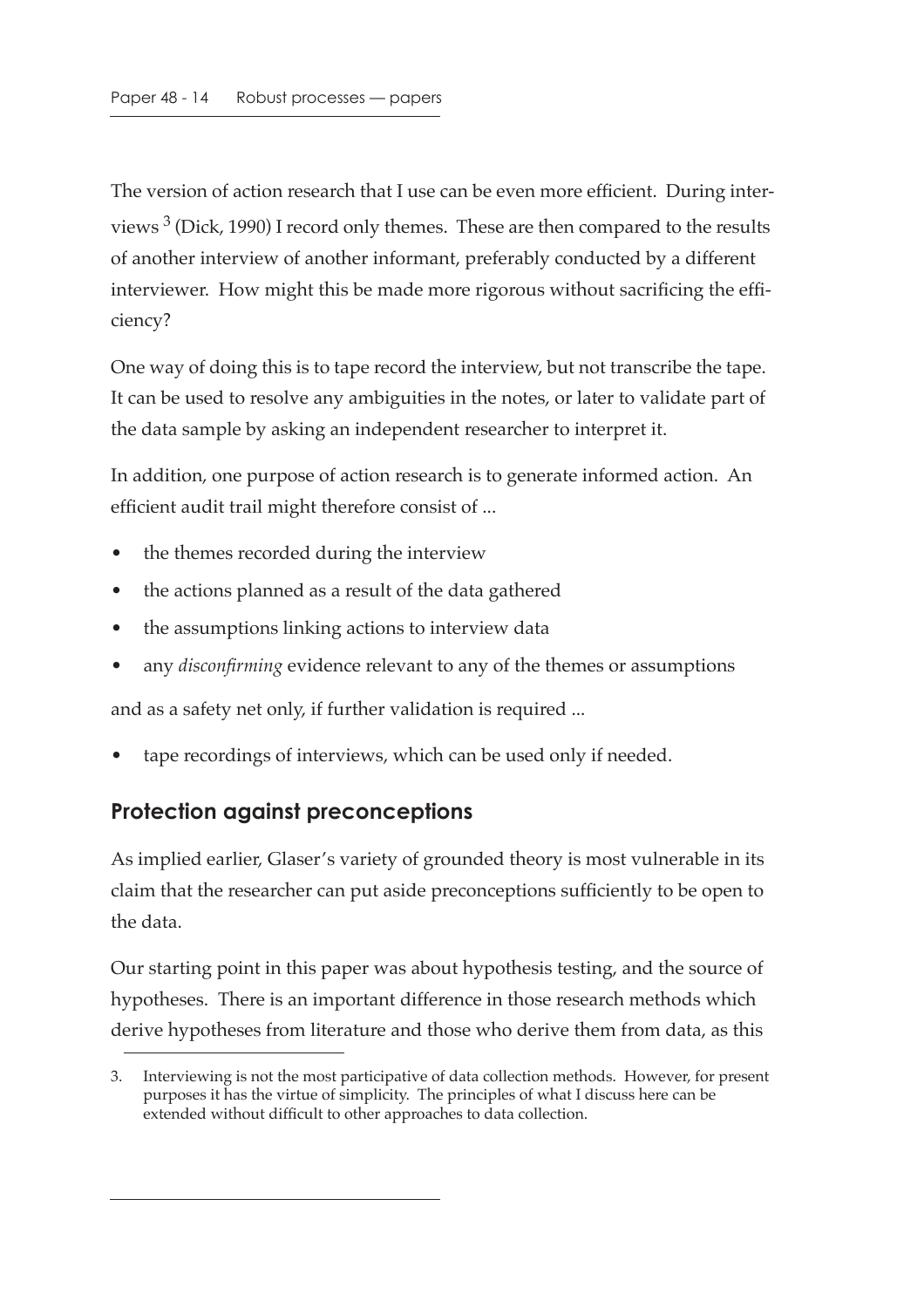paper has argued. That does not prevent us using Popper's 1965 argument that the strongest claim that can be made for a research finding is that it has survived vigorous attempts to *disconfirm* it. We can protect ourselves from our own preconceptions by doing the same.

This can be further strengthened by beginning all data collection in as openended a way as possible so that the information is determined by the informant not by our questions.

The process is illustrated in Figure 1 below. Any two data sets can be compared. Or, in the manner of grounded theory, any one data set can be compared to the emergent theory. The researcher's attention is directed towards themes which are evident in both data sets. Where a theme occurs in both sets, it will consist either of agreement (same theme, same opinion) or disagreement (same theme, different opinion). The researcher can then devise probe questions which are taken into future data collection (see Figure 1):

- for apparent agreement, devise probe questions which look for exceptions (in other words, for disconfirmation)
- for apparent agreement, devise probe questions which look for explanations.

# **In summary ...**

Grounded theory and action research can both be used as emergent, data-driven methodologies. This allows them to be flexible, and responsive to the situation. Action research can learn from grounded theory, particularly for thesis and dissertation research, by giving more attention to providing an audit trail. Grounded theory can capitalise on its cyclic process by importing ideas from action research, especially in ways of increasing efficiency and protecting the researcher against preconceptions. Important in this is a vigorous and constant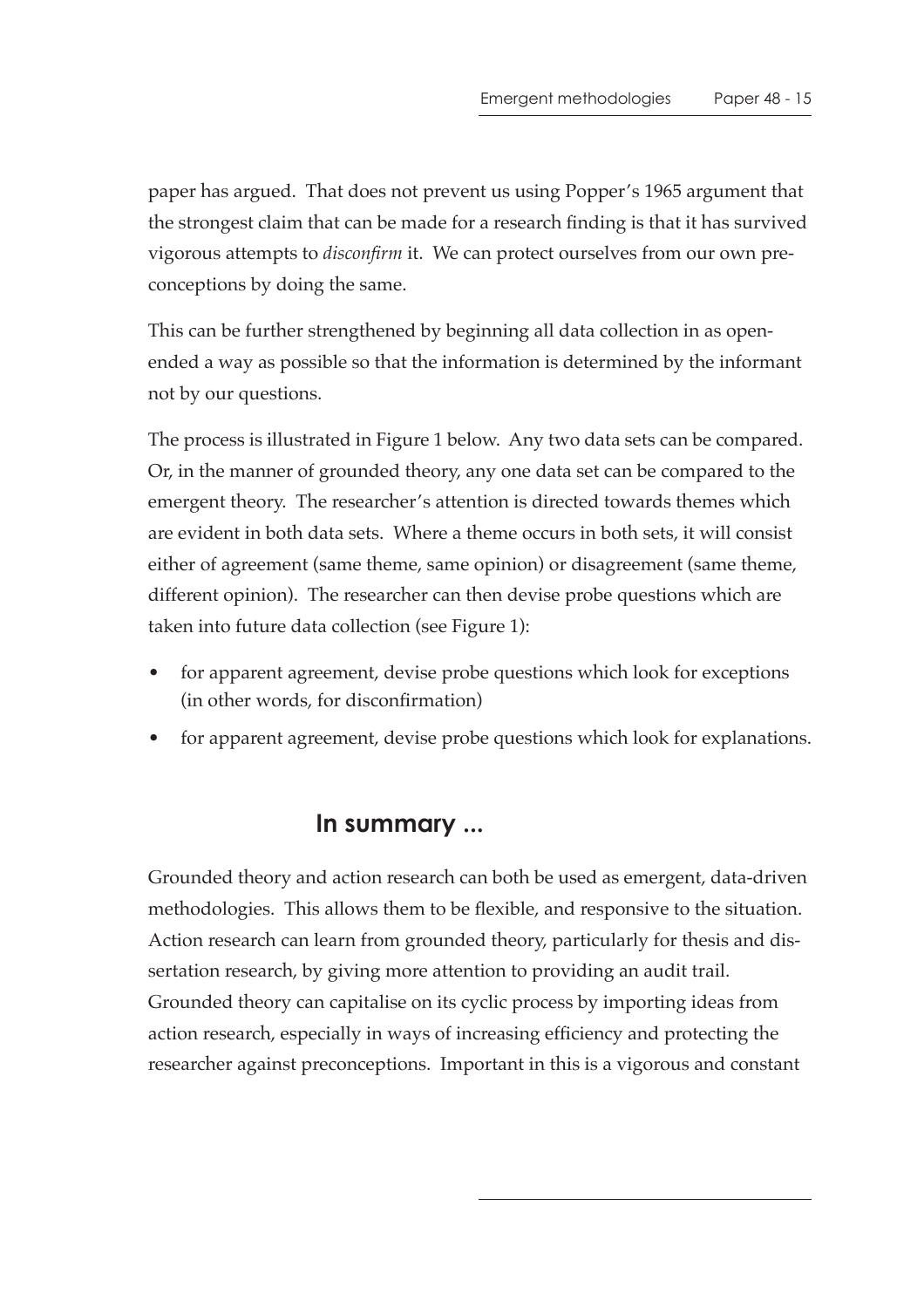search for disconfirming evidence. This enhances the data-driven qualities of the research, increasing its flexibility and responsiveness to the research situation.



Figure 1. A data driven process for data collection and interpretation

Within the cyclic process of an emergent methodology we can be more responsive to the data by always seeking disconfirmation for our emerging interpretations. Where we find apparent agreement we can search out exceptions. Where we find apparent disagreement we can lead ourselves to deeper understanding by seeking explanations. (After Dick, 2000)

#### **References**

Charmaz, K. (1983) The grounded theory method: an explication and interpretation. In Emerson, R.M., ed., *Contemporary field research: a book of readings*. Boston: Little, Brown.

Checkland, P. (1981) *Systems thinking, systems practice*. Chichester: Wiley.

Checkland, P., & Holwell, S. (1998) *Information, systems, and information systems: making sense of the field*. Chichester, UK: Wiley.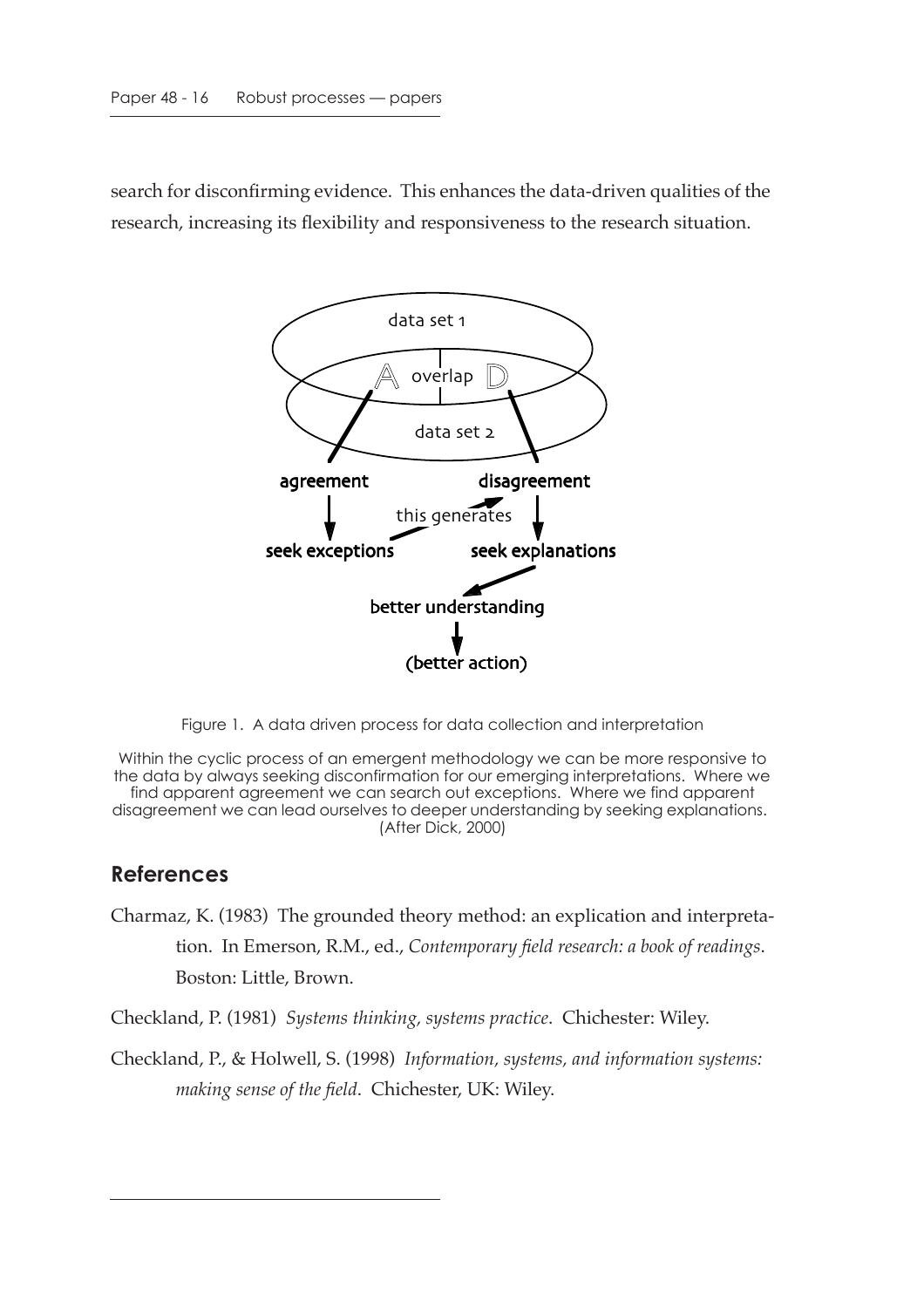- Chenitz, W.C. & Swanson, Janice M. (1986) *From practice to grounded theory: qualitative research in nursing*. Englewood Cliffs, NJ: Addison-Wesley.
- Clark, P.A. (1972) *Action research and organisational change*. London: Harper & Row.
- Dick, B. (1990) *Convergent interviewing*, version 3. Brisbane: Interchange. See also the summary at http://www.scu.edu.au/schools/gcm/ar/arp/ iview.html
- Dick, B. (1999a) What is action research? [On line] Available at http://www.scu.edu.au/schools/gcm/ar/whatisar.html
- Dick, B. (1999b) *Rigour without numbers: the potential of dialectical processes as qualitative research tools*, second edition. Brisbane: Interchange.
- Dick, Bob (2000) Grounded theory: a thumbnail sketch. [On line] Available at http://www.scu.edu.au/schools/gcm/ar/arp/grounded.html
- French, W., & Bell, C.H. (1998) *Organization development: behavioral science interventions for organizational improvement*, sixth edition. Englewood Cliffs, NJ: Prentice-Hall.
- Glaser, B.G. (1978) *Theoretical sensitivity: advances in the methodology of grounded theory*. Mill Valley, Ca: Sociology Press.
- Glaser, B.G. (1992) *Basics of grounded theory analysis: emergence* vs *forcing*. Mill Valley, Ca.: Sociology Press.
- Glaser, B.G. & Strauss, A.L. (1967) *The discovery of grounded theory: strategies for qualitative research*. Chicago.: Aldine.
- Kemmis, S., & McTaggart, R. (1988) *The action research planner*, third edition. Victoria: Deakin University.
- Kolb, D.A. (1984) *Experiential learning: experience as the source of learning and development*, Englewood Cliffs, NJ.: Prentice-Hall.